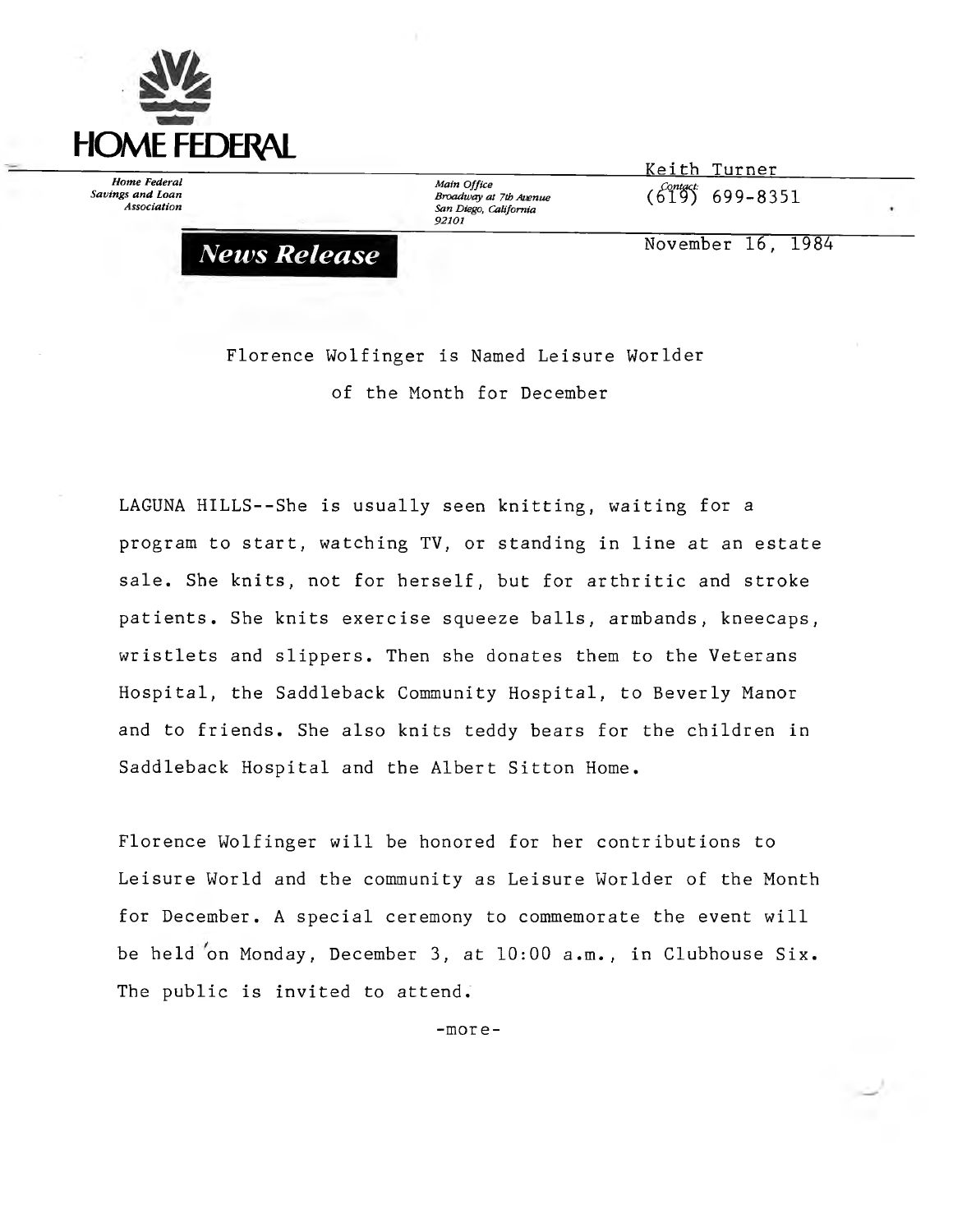**Wolfinger 3/3/3**

**Since the time Florence came to Leisure World in 1965, she has been an active and vital part of the community. The first group she joined was the New Harmonaires, where she sang and played the ukulele for the Hawaiian singers, who eventually became the Aloha Wahines and entertained at local luaus. She also sings with the New Harmonaires.**

**While still a New York resident she learned the art of preserving flowers. In Leisure World, she has passed her skill on to several clubs. Her work was proudly displayed at the Leisure World library.**

**The Leisure World library was a natural for Florence, as she is the supervisor of the paperback section. More than 1,000 new paperbacks are received each month and each and every one is the responsibility of Florence.**

**-more-**